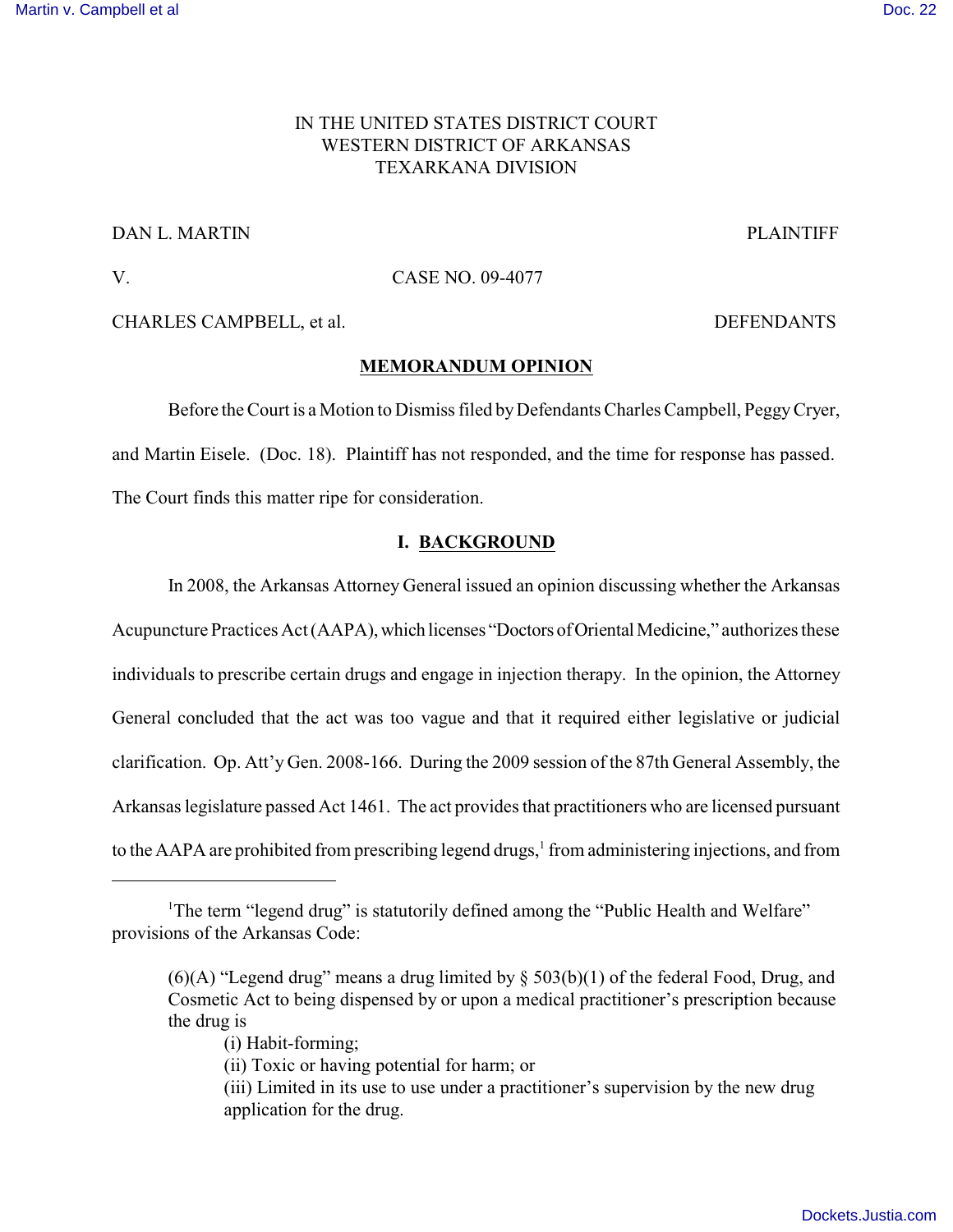holding themselves out to the public as "doctors" or "physicians." *See* Ark. Code Ann. §§ 17-102- 104(c), 312, 313.

Martin, who is licensed under the AAPA, filed this action against three Defendants: 1) Charles Campbell, Executive Director of the Arkansas State Board of Pharmacy, 2) Peggy Cryer, Executive Secretary of the Arkansas State Medical Board, and 3) Martin Eisele, President of the Arkansas State Board of Acupuncture and Related Techniques.<sup>2</sup> Martin alleges that Defendants have encouraged discrimination between classes of commercial speech that resulted in irreparable harm to him, because he is no longer able to give injection therapy. Martin seeks a declaration that Arkansas Legislative Act 1461 "disfavors one form of commercial speech while more favorably treating other similarlysituated forms [of] commercial speech, in violation of the Free Speech Clause of the First Amendment of the United States." (Doc. 1, pg. 15). Defendants move this Court to dismiss Plaintiff's complaint for lack of standing to seek relief and for failing to state a claim for which relief may be granted pursuant to Federal Rules of Civil Procedure 12(b)(1) and (6). After reviewing Defendants' motion, the Court will decide Defendants' Motion to Dismiss on the basis of failure to state a claim upon which relief can be granted.

#### **II. STANDARD OF REVIEW**

When analyzing a Rule 12(b)(6) motion, the court must accept the allegations made by the nonmoving party as true and grant every reasonable inference in their favor. *See Strand v.*

Ark. Code Ann. § 20-64-503.

Plaintiff originally named Janice Vigh, in her official capacity as President of the <sup>2</sup> Arkansas State Board of Acupuncture and related Techniques, as a defendant in this matter. Ms. Vigh has been succeeded by W. Martin Eisele as President of the Acupuncture Board and substituted by the Court as the board's official defendant in this matter. *See* Doc. 21.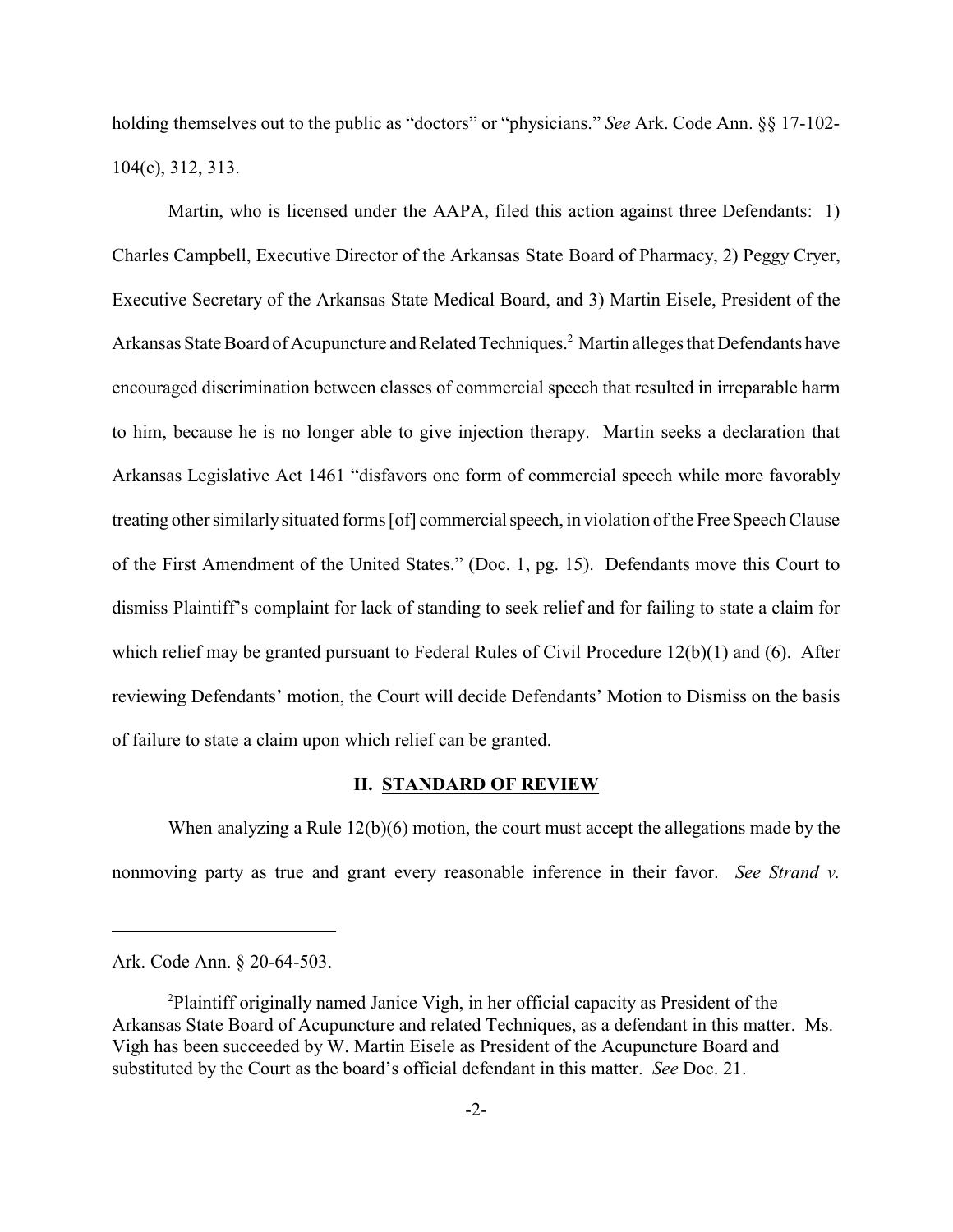*Diversified Collection Serv., Inc.*, 380 F.3d 316, 317 (8th Cir. 2004). Motions to dismiss should be granted "as a practical matter … only in the unusual case in which a plaintiff includes allegations that show, on the face of the complaint, that there is some insuperable bar to relief." *Frey v. Herculaneum*, 44 F.3d 667, 671 (8th Cir. 1995) (citing *Bramlet v. Wilson*, 495 F.2d 714, 716 (8th Cir. 1974)). This Court will dismiss a complaint only if the plaintiff has not proffered "enough facts to state a claim to relief that is plausible on its face." *Bell Atlantic Corp. v. Twombly,* 550 U.S. 544, 570, 127 S. Ct. 1955, 167 L. Ed. 2d (2007). Even though all reasonable inferences are resolved in favor of the nonmoving party, the complaint must contain sufficient facts which state a claim as a matter of law and cannot be based on mere legal conclusions. *See Strand*, 380 F.3d at 317.

#### **III. DISCUSSION**

Martin's complaint seeks a declaration that Act 1461 is unreasonably tailored and violates his commercial speech causing him irreparable harm. The relevant Arkansas Code sections state what constitutes a legend drug and that acupuncturists are not permitted to administer an injection of a substance. *See* Ark. Code Ann. §§ 17-102-312, 313. Furthermore, the Act states that acupuncturists are no longer to be referred to as "doctor" or "physician." *See* Ark. Code Ann. § 17-  $102-104(c)$ .

#### 1) Ark. Code Ann. § 17-102-312

Martin challenges Ark. Code Ann. § 17-102-312 which prohibits an acupuncturist from administering, prescribing, or dispensing a legend drug as a violation of commercial speech. *See* Ark. Code Ann. § 17-102-312. Prior to the enactment of this statute, it was unclear whether an acupuncturist could prescribe or administer a legend drug. *See* Op. Att'y Gen. 2008-166. Martin claims that this section is "obnoxious" and unconstitutionally favors one form of commercial speech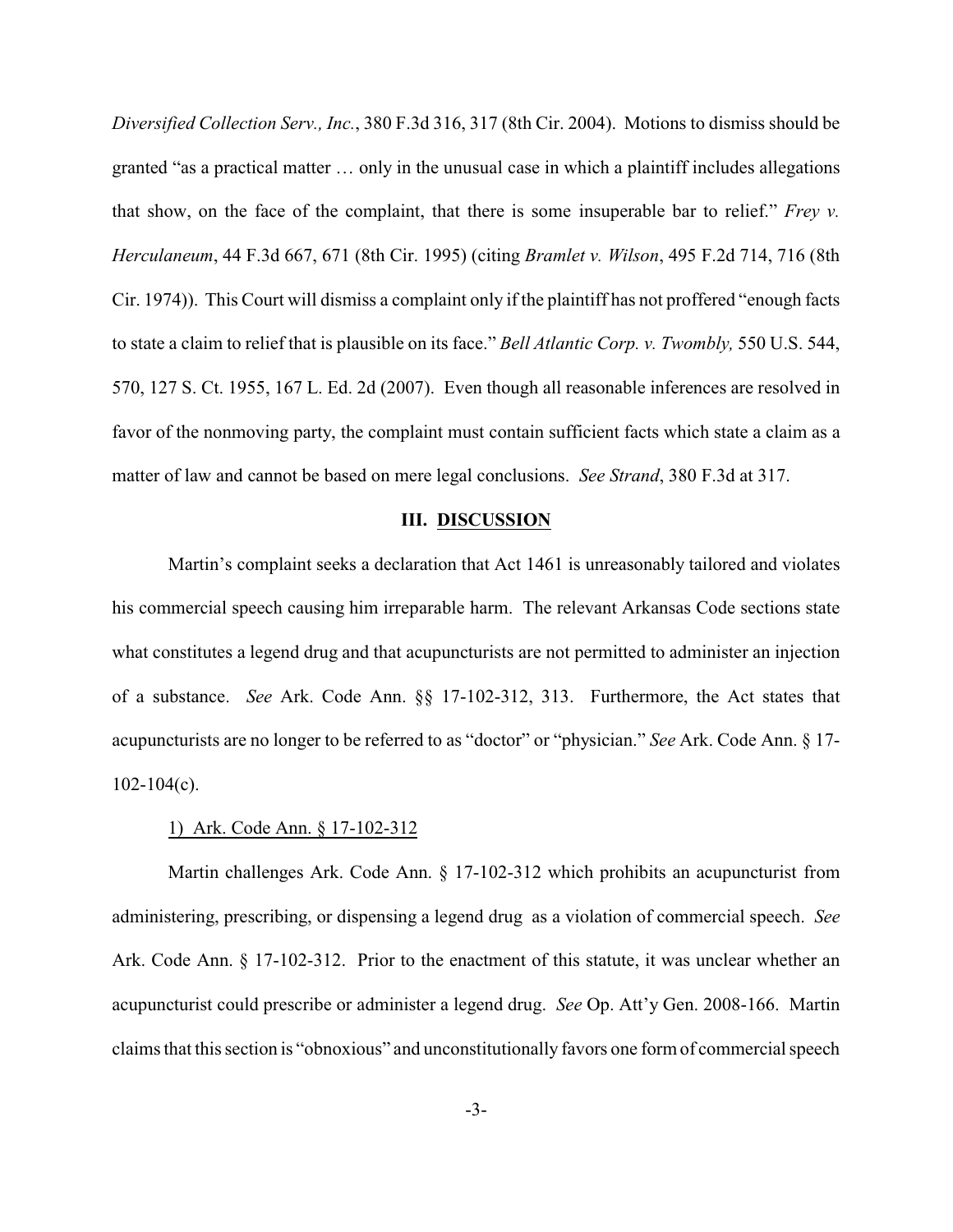over another. (Doc. 1., pg. 11-12). Martin also claims that the legislature failed to obtain any evidence that would support the passing of the legislation. (Doc. 1, pg. 12).

The United States Supreme Court has validated the protection of an individual's right to freedom of commercial speech. *See Central Hudson Gas & Elec. Corp. v. Public Service Commission of New York*, 447 U.S. 557, 561 (1980) (defining commercial speech as an expression that relates solely to the economic interest of the speaker and its audience). The Supreme Court held that commercial speech is constitutionally protected because it not only serves the interest of the speaker, but also assists consumers by fully informing them of their economic interest. *See id*. at 561-62. Furthermore, the Supreme Court held that government does not have complete power to regulate commercial speech because consumers may only serve their best interest through open channels of communications rather than closed ones. *See id*. at 562. The Supreme Court developed the following four-part test to determine if the government has unlawfully restricted a person's commercial speech: 1) the court must determine if the expression is protected by the First Amendment, and for commercial speech it must concern lawful activity and not be misleading; 2) the court must determine if the governmental interest is substantial, and if both inquires yield positive answers; 3) the court must determine whether the regulation directly advances the governmental interest asserted; and 4) whether the regulation is more extensive than is necessary to serve the interest. *See id*. at 566.

Taking all these allegations as true, Martin does not allege how the statute violates his First Amendment right to commercial speech, but instead merely calls the provision "obnoxious." Ark. Code Ann. § 17-102-312 does not prohibit commercial speech on its face, because the statute only limits an acupuncturists from prescribing, administering, or dispensing legend drugs. Therefore,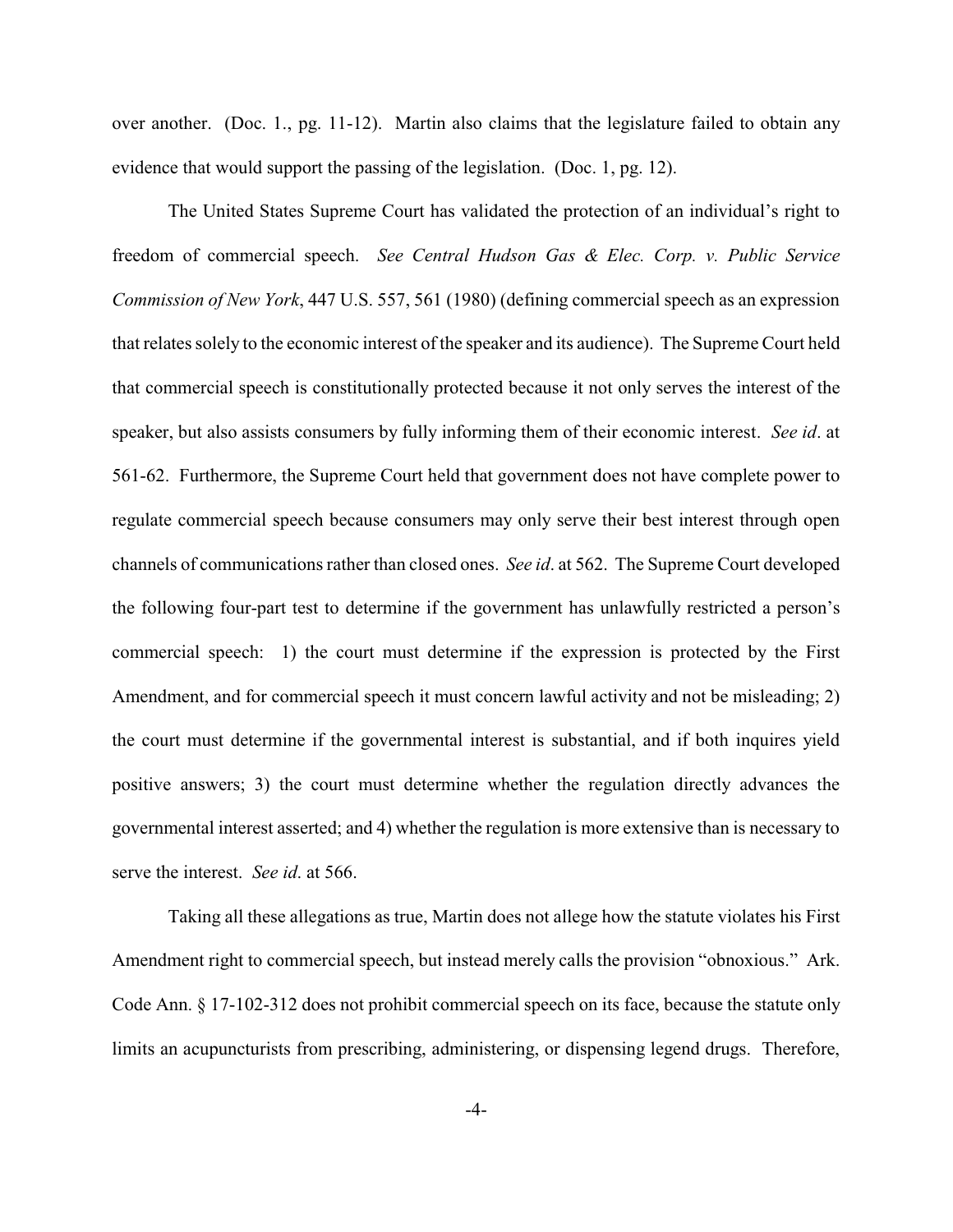with respect to Martin's first claim, he has failed to state a claim upon which relief may be granted and this section of his complaint should be dismissed.

## 2) Ark. Code Ann. § 17-102-313

Martin challenges Ark. Code Ann. § 17-102-313 claiming that it destroys "the injection modality in the practice [of] acupuncture and related techniques in Arkansas." (Doc. 1, pg. 12); *see also* Ark. Code Ann. § 17-102-313. Again Martin alleges that the General Assembly passed this piece of legislation without gathering any evidence to support its enactment, and that by allowing the passage of the legislation, the assembly has violated his commercial speech. Using the Supreme Court's criteria for determining whether the government has limited a person's freedom to commercial speech set out above, Martin has failed to allege how the relevant code section has violated his commercial speech. Ark. Code Ann. § 17-102-313 states that acupuncturists may no longer administer injection treatments, but does not limit commercial speech because it limits an action and not speech. Therefore, Martin has failed to state a claim for which relief may be granted and this section of his complaint should be dismissed.

### 3) Ark. Code Ann. § 17-102-104(c)

The Arkansas General Assembly passed legislation that states that an acupuncturist may no longer be referred to as "doctor" or "physician." *See* Ark. Code Ann. § 17-102-104(c). Martin alleges that this provision violates his constitutionally protected rights of commercial speech. As addressed earlier, the Supreme Court has held that an individual has a right to protection of their commercial speech and that government may not unreasonable restrict that speech. *See Central Hudson*, 447 U.S. at 561-62. The Supreme Court has held "that restrictions on nonmisleading commercial speech regarding lawful activity must withstand intermediate scrutiny — that is, they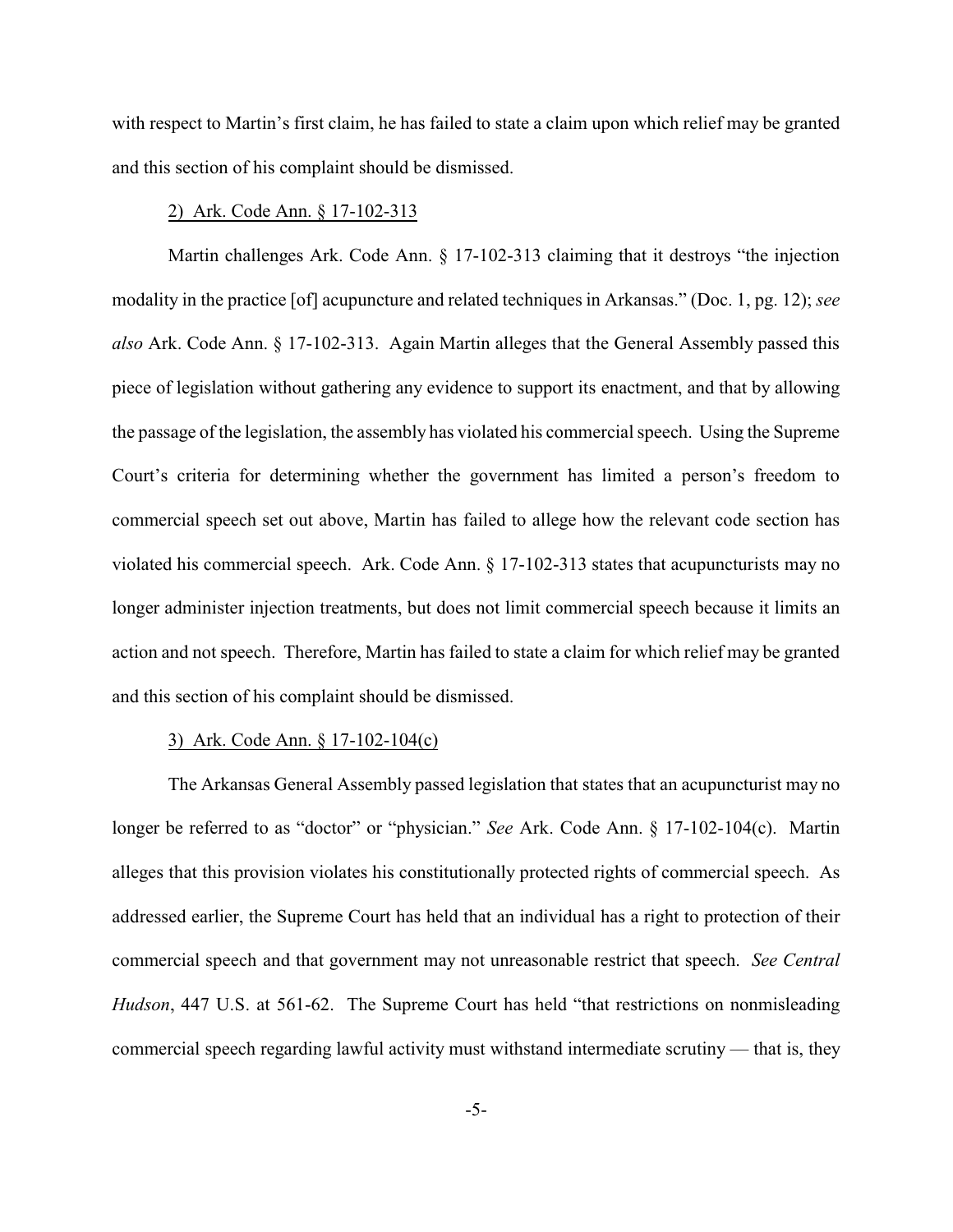must 'directly advanc[e]' a substantial governmental interest and be 'no more extensive than is necessary to serve that interest.'" *Milavetz, Gallop & Milavetz, P.A. v. United States*, Nos. 08-1119, 08-1225, 2010 WL 757616, at \*11 (S. Ct. March 8, 2010) (quoting *Central Hudson*, 447 U.S. at 566)). However, government may ban forms of commercial speech that tend to deceive the public rather than inform it. *See Central Hudson*, 447 U.S. at 563 (citing *Friedman v. Rogers*, 440 U.S. 1, 13, 15-16 (1979)).

Using the criteria stated earlier, the Court's first analysis will be to determine if Martin has a First Amendment right to call himself a "doctor" or "physician." The Court must determine whether the term "doctor" or "physician" carries a certain connotation that the person bearing the title has received medical training from an accredited institution as well as adequate experience in their field of expertise.

Arkansas requires an acupuncturist to take a national test administered by the National Commission for the Certification of Acupuncturists to receive a license to practice within the state. *See* Ark. Code Ann. § 17-102-302, *et seq.*; *see also Otte v. Arkansas State Bd. of Acupuncture and Related Techniques*, 206 S.W.3d 225, 226 (Ark. 2005). However, in order to become a medical doctor in Arkansas one must be above the age of 21, of good moral character, a graduate of a accredited medical school, must have served three years in an accredited postgraduate medical education program, and successfullypassed an examination approved bythe Arkansas State Medical Board. *See* Ark. Code Ann. § 17-95-403(b). Several states have held that acupuncture constituents the practice of medicine. *See*, *e.g.*, *State v. Rich*, 339 N.E.2d 630 (Ohio 1975); *State v. Won*, 528 P.2d 594 (Or. App. 1974); *People v. Amber*, 349 N.Y.S.2d 604 (N.Y. Sup. Ct. 1973). However, in passing Ark. Code Ann. § 17-102-104(c), it seems the Arkansas legislature was concerned that